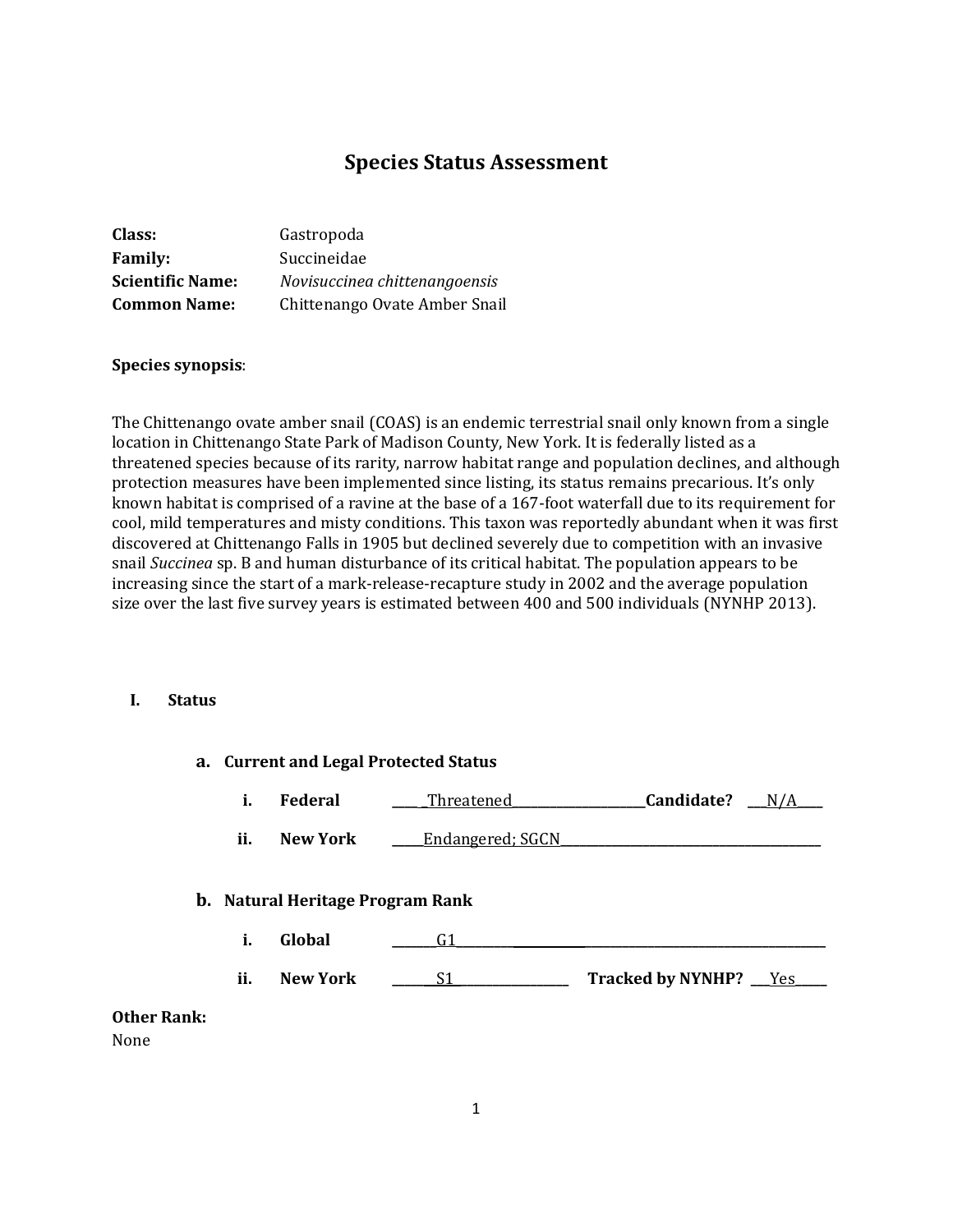### **Status Discussion:**

This species is state-ranked Critically Imperiled due to its extremely narrow range and small population size, although the single extant location is protected and located in a state park. It was originally proposed to be listed as a federally endangered species in 1976 due to its apparent declining population and limited range, but was ultimately listed as threatened in 1978 because of the presumed existence of a second colony in Tennessee and North Carolina. Since listing, it has been determined that the Tennessee/North Carolina snails are not the same species and the Chittenango Falls colony is the only known population in the world. Its recovery priority number is 5 (high of 1C to a low of 18), based on a high degree of threat, low recovery potential and taxonomic standing as a species. It was state-listed as endangered in 1977 by the NYSDEC.

## **II. Abundance and Distribution Trends**

#### **a. North America**

| i. Abundance                                                                                 |  |  |
|----------------------------------------------------------------------------------------------|--|--|
|                                                                                              |  |  |
| ii. Distribution:                                                                            |  |  |
|                                                                                              |  |  |
|                                                                                              |  |  |
| b. Regional                                                                                  |  |  |
| i. Abundance                                                                                 |  |  |
|                                                                                              |  |  |
| ii. Distribution:                                                                            |  |  |
|                                                                                              |  |  |
| Regional Unit Considered: Chittenango Falls State Park<br>Time Frame Considered: 2002 - 2007 |  |  |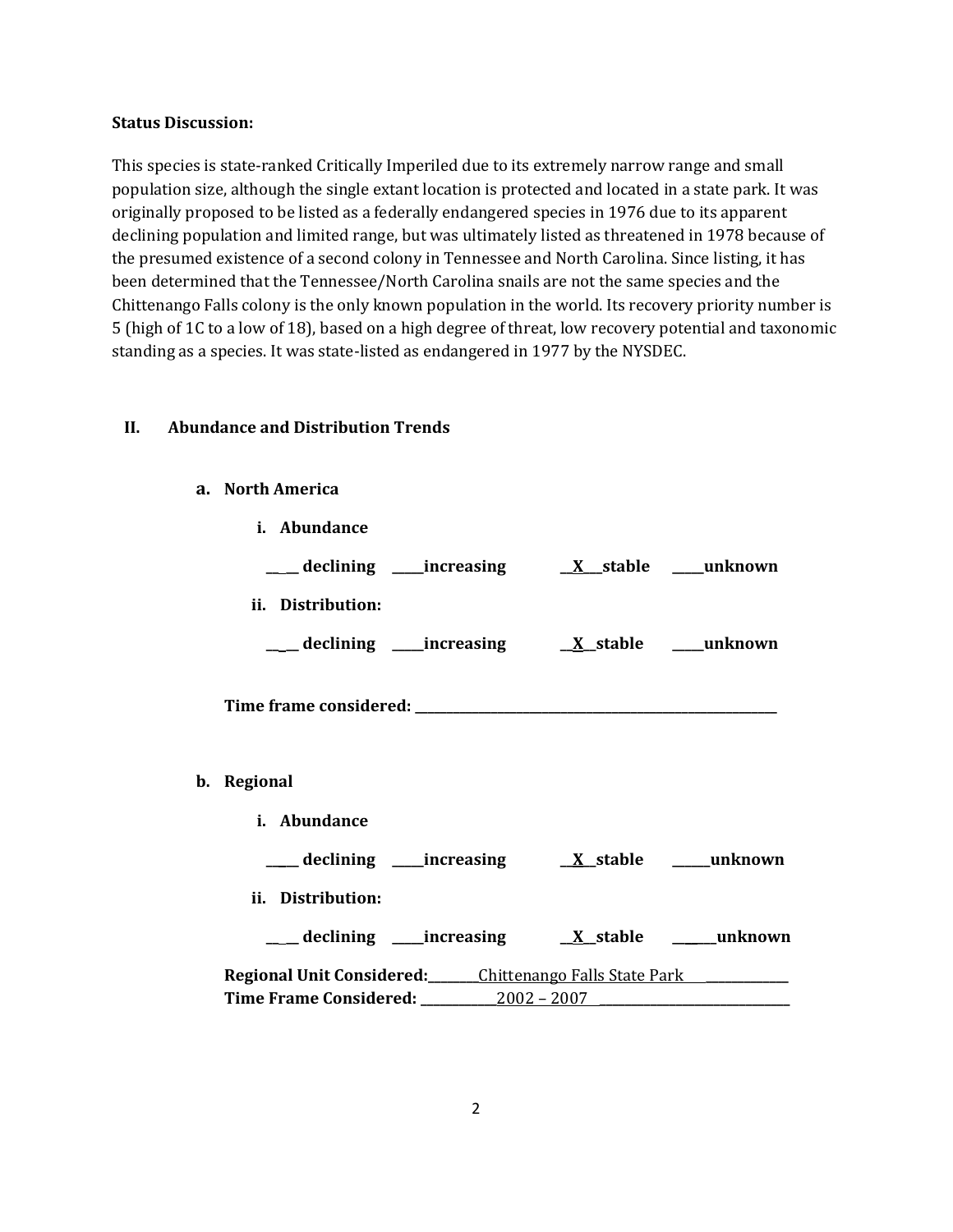**c. Adjacent States and Provinces**

| <b>CONNECTICUT</b>   | Not Present $X$              | No data ______                                                              |
|----------------------|------------------------------|-----------------------------------------------------------------------------|
| <b>MASSACHUSETTS</b> | Not Present $X$              | No data ______                                                              |
| <b>NEW JERSEY</b>    | Not Present $X$              | No data $\_\_\_\_\_\_\_\_\_\_\_\_\$                                         |
| <b>ONTARIO</b>       | Not Present $X_{-}$          | No data $\_\_\_\_\_\_\_\_\_\_\_\_\$                                         |
| <b>PENNSYLVANIA</b>  | Not Present $X_{\text{max}}$ | No data $\_\_\_\_\_\_\_\_\_\_\_\_\_\_\_\_\_$                                |
| <b>QUEBEC</b>        | Not Present $X$              | No data $\frac{1}{\sqrt{1-\frac{1}{2}}\cdot\frac{1}{\sqrt{1-\frac{1}{2}}}}$ |
| <b>VERMONT</b>       | Not Present $X_{-}$          | No data $\_\_$                                                              |
|                      |                              |                                                                             |
| d. NEW YORK          |                              | No data ______                                                              |
| i. Abundance         |                              |                                                                             |
|                      |                              |                                                                             |
| ii. Distribution:    |                              |                                                                             |

Time frame considered: \_\_\_\_\_\_\_\_2002 - present\_\_\_\_\_\_\_\_\_\_\_\_\_\_\_\_\_\_\_\_\_\_\_\_\_\_\_\_\_\_\_\_\_\_\_\_\_

**\_\_ \_\_ declining \_\_\_\_\_ increasing \_\_X\_\_ stable \_\_\_\_\_\_\_ unknown**

#### **Monitoring in New York.**

The NYSDEC and SUNY ESF have conducted mark-release –recapture studies almost every year from 2002-2007. Empty shells and *Succinea* sp. B individuals were removed during the surveys.

#### **Trends Discussion:**

Accurate population trends are not available for this species due to infrequent surveys, difficulty of surveying the falls habitat, and confusion of identification due to similarities with *Succinea* sp. B. and *Novisuccinea ovalis*. The COAS was described as abundant when it was first discovered at Chittenango Falls in 1905. Prior to 1982, no estimates were made on the size or status of the population. After conducting a mark-recapture study in a patch of watercress where the snails appeared most densely, Aloi and Ringler (1982) estimated a population of about 300 snails with a density of four snails per square meter of watercress habitat. In 1984, the counts indicated a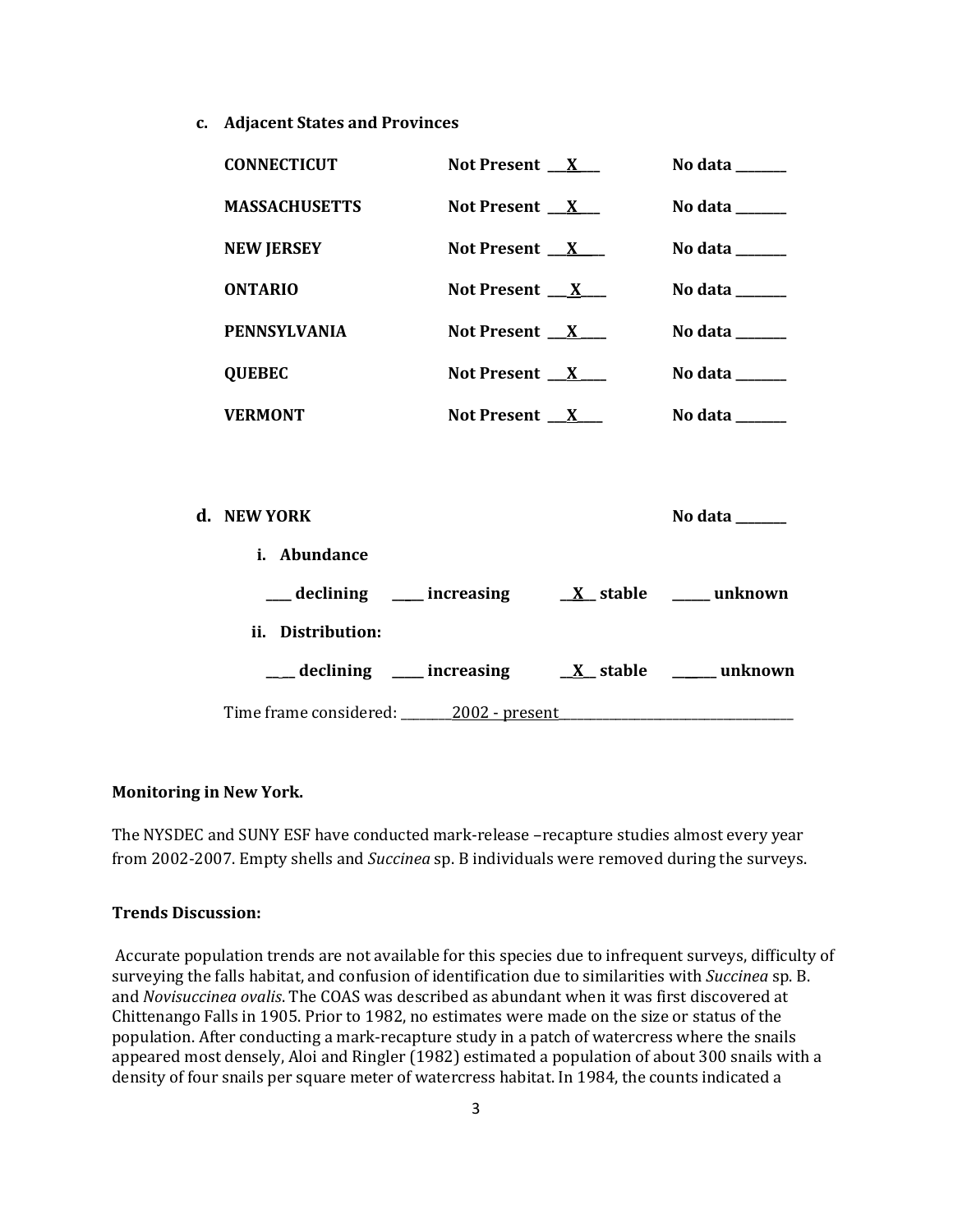population of about 100 adults, whereas the population of *Succinea* sp. B expanded rapidly to an estimated 3,000 or greater snails. The recovery plan was completed in 2006 and full protection of the snail's habitat has been achieved and a captive population program is underway, but the status of this species is still precarious.

By 1990, the population had declined to fewer than 25 individuals and in the following years no more than 5 living animals were found during any surveys (NYNHP 2013). The short term trend is thought to be relatively stable (10% change) while the long term trend shows a decline of 70-90% (NatureServe 2013). Data from more recent mark-recapture studies shows the population is steadily increasing since no adults were observed in 1995 and the average population size is now estimated to be between 400 and 500 individuals (NYNHP 2013). Inter-year comparison of COAS captures shows decreasing trends as the season progressed, but this is likely due to the life history of the species and represents emergence from hibernation in the spring, peak activity during the highest food availability, and its movement back into protected areas in preparation for fall/winter hibernation (Whiteleather 2007).



**Figure 1.** Location of the Chittenango Falls State Park colony of the Chittenango ovate amber snail, Madison County, New York (USFWS 2003).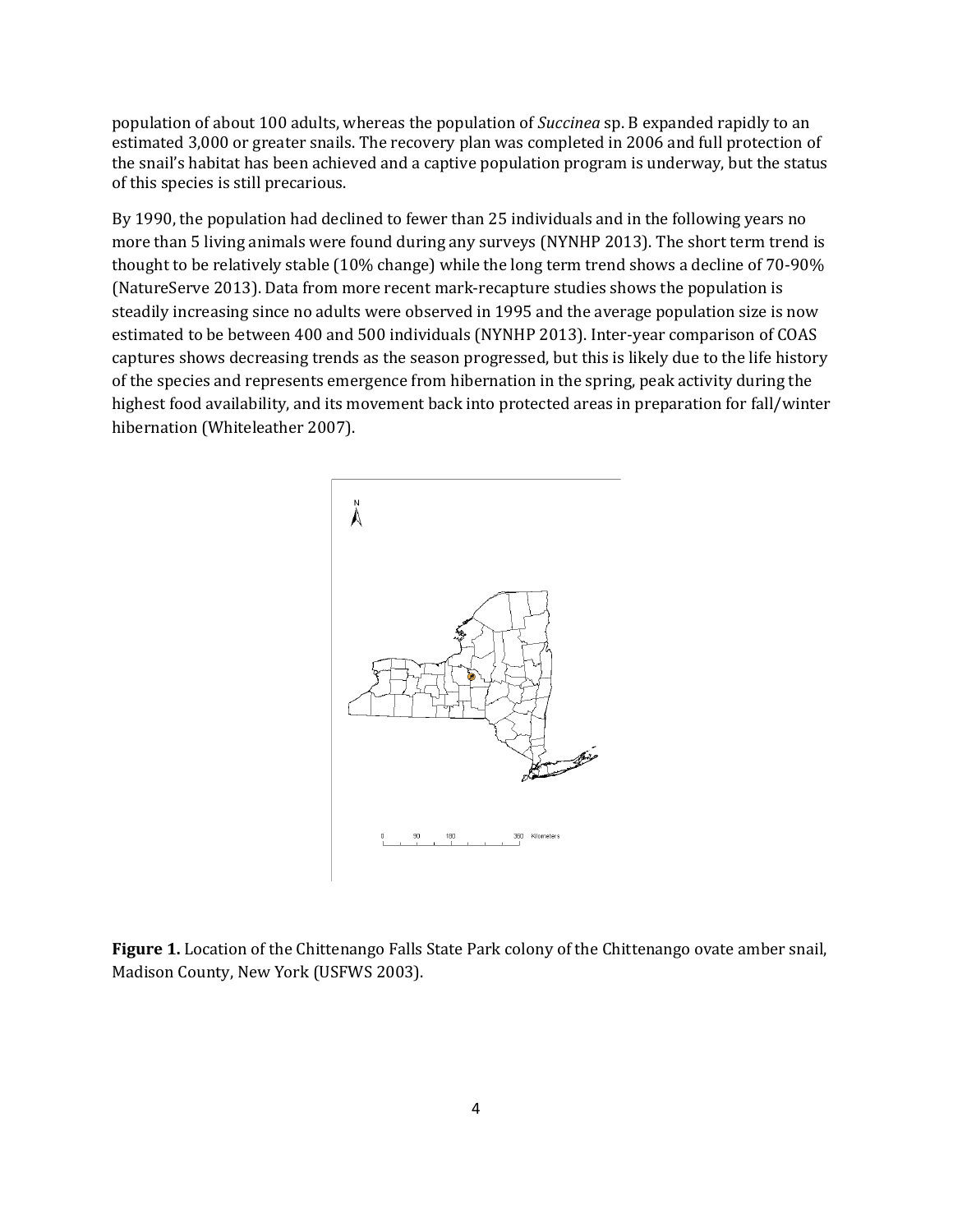#### **III. New York Rarity, if known:**

| <b>Historic</b> | # of Animals | # of Locations | % of State |
|-----------------|--------------|----------------|------------|
| prior to 1970   |              |                |            |
| prior to 1980   | ~100         |                |            |
| prior to 1990   |              |                |            |

#### **Details of historic occurrence:**

The population in 1974 was estimated to be about 500 individuals. In 1984, about 100 snails were observed; in 1986 4 were observed during one survey and 2 during a later survey; in 1989 10 individuals were observed, in 1991 2-3 snails, and 4 snails in 1992 using a careful invasive searching technique. Founders were collected in 1992 for a captive breeding population. No snails were found in 1995; 1 was found in 1999, and 12 were observed in 2001.

| Current | # of Animals | # of Locations | % of State |
|---------|--------------|----------------|------------|
|         | _________    | _________      | _______    |

## **Details of current occurrence:**

Recent occurrences are as follows: 2001- 12 snails observed; 2002- 106 snails captured, 43 recaptured; 2003- 100 snails captured, 37 recaptured; 2004- 329 snails captured with 93 recaptured, an additional 61 juveniles were captured but not tagged and 28 snails were captured and tagged during a secondary search; 2005- 463 snails captured and an additional 48 juveniles captured but not tagged; 2006- not surveyed; 2007- 282 snails captured, 52 additional juveniles captured and not tagged.

#### **New York's Contribution to Species North American Range:**

| % of NA Range in New York     | <b>Classification of New York Range</b> |  |  |
|-------------------------------|-----------------------------------------|--|--|
| $\underline{X}$ 100 (endemic) | <b>X</b> Core                           |  |  |
| $-76-99$                      | <sub>-</sub> Peripheral                 |  |  |
| 51-75                         | Disjunct                                |  |  |
| $-26 - 50$                    | Distance to core population:            |  |  |
| $1 - 25$                      |                                         |  |  |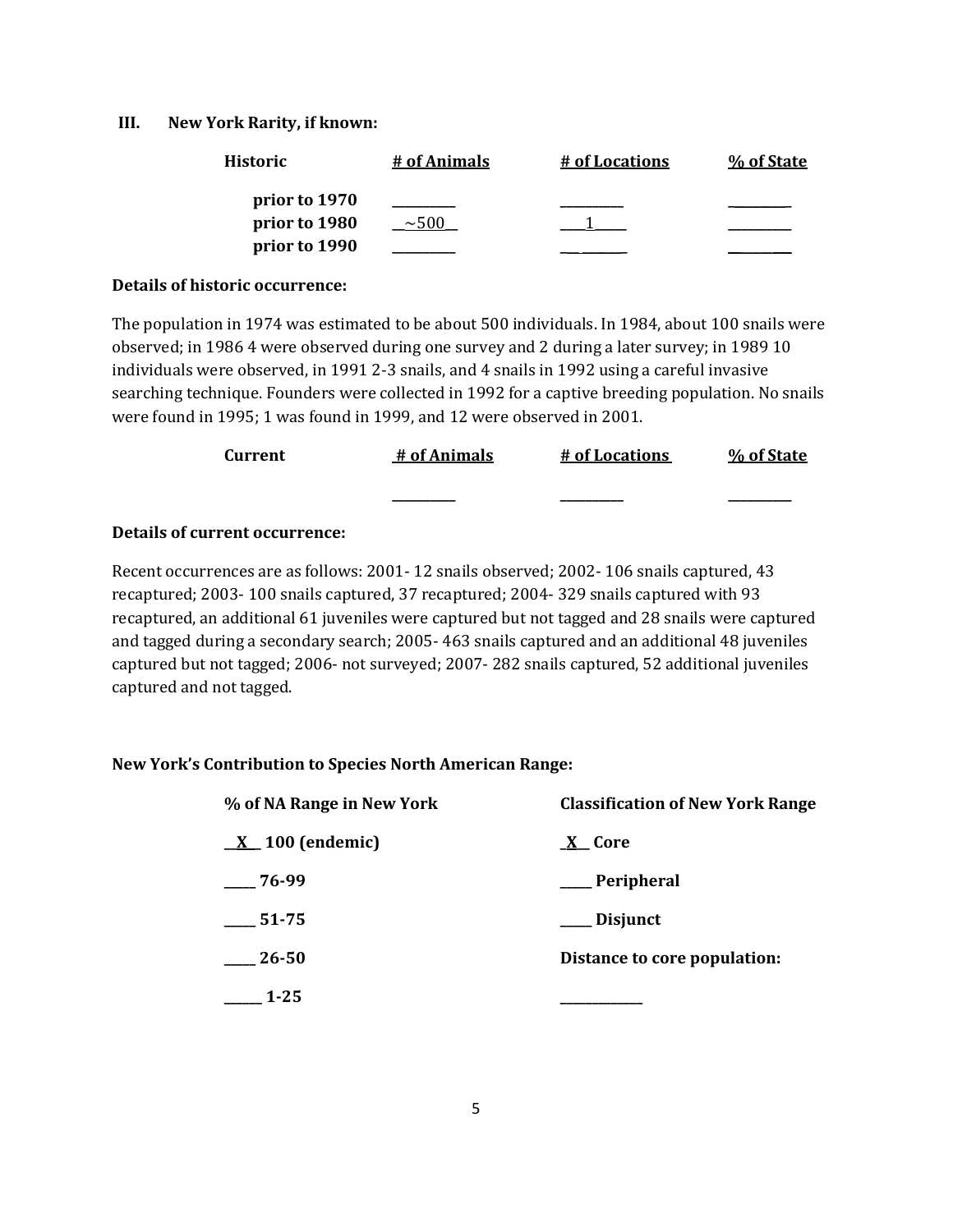## **IV. Primary Habitat or Community Type:**

- **1**. Vegetated Slope/Cliff Wall
- **2.** Headwater/Creek

## **Habitat or Community Type Trend in New York:**

| $X$ Declining                      | Stable | Increasing | Unknown |
|------------------------------------|--------|------------|---------|
| Time frame of decline/increase: __ |        |            |         |
| <b>Habitat Specialist?</b>         |        | X Yes      | No.     |
| <b>Indicator Species?</b>          |        | X Yes      | No      |

## **Habitat Discussion:**

The habitat of the COAS lies within the ravine at the base of the 167 foot waterfall formed by Chittenango Creek as it flows north from Cazenovia Lake toward Oneida Lake. This north-south oriented ravine forms a deep gorge that is shaded or partially shaded throughout most of the growing season, resulting in a relatively cool summer microclimate, and a relatively warm winter microclimate.

The COAS prefers cool, partially sunlit areas of lush herbaceous growth within the spray zone of the Falls. They occur on the vegetated slopes adjacent to the waterfall, preferring the moderate climate and high humidity. Spring thaws and periodic major rainfall events tend to remove vegetation from significant portions of the primary habitat. The only sloping weedy talus is on the east side of the falls and therefore individuals are not present on the west side.

Five parameters have significance in habitat considerations: humidity, substrate, temperature, vegetation, and water quality. They require a substrate, either derived from limestone dolomite or rich in calcium carbonate from other sources; the dynamic nature of the habitat does not allow for the development of soil. They require sustained, very high humidity, and active snails were only found where relative humidity approached 100%. The COAS has a narrow thermal niche, requiring cool, mild-temperatures, and relatively changing conditions provided by the waterfalls and mist. During warmer periods, individuals tend to retreat to cool areas provided by the moist rock and moss, or aestivate in vegetation, while during cold winter temperatures individuals are believed to retreat into the rocks, cracks, or fissures and remain inactive. They are generally found at temperatures from 12 – 20˚C. Most of the spray zone is covered with patches of various mosses, liverworts, and other low herbaceous vegetation including *Eupatorium purpureum*, *Angelica atropurpurea, Nasturtium officianale,* and *Aster* spp. The actual affect of water pollutants on this species is unclear since it is a terrestrial snail, but it is presumed that clean water is necessary to maintain essential habitat and a healthy population.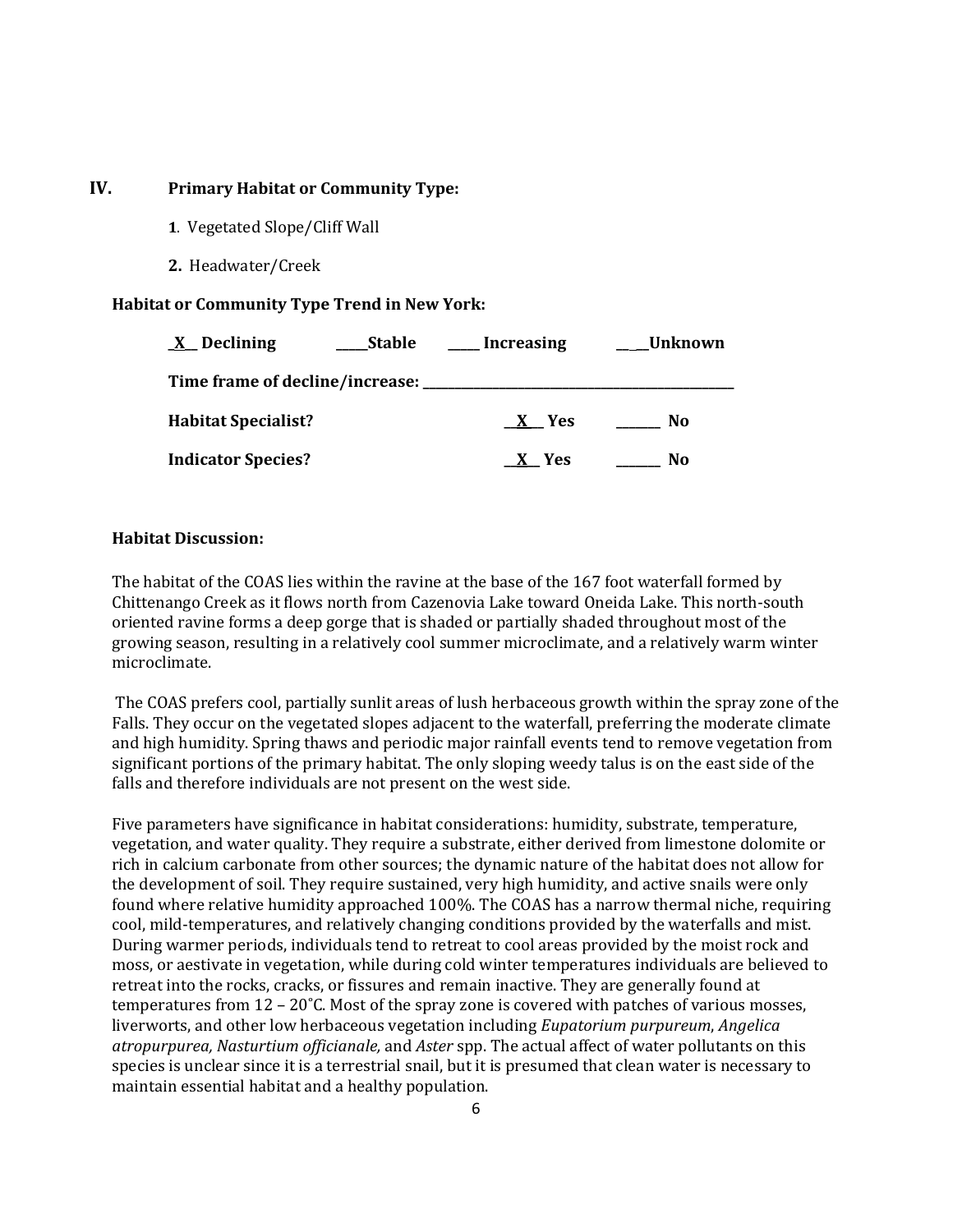Aquatic gastropods are frequently used as bioindicators because they are sensitive to water quality and habitat alteration (Callil and Junk 2001, Salanki et al. 2003).

## **V. New York Species Demographics and Life History**

- **\_\_X\_\_\_ Breeder in New York**
	- **\_\_X\_\_ Summer Resident**
	- **\_\_X\_\_ Winter Resident**
	- **\_\_\_\_\_ Anadromous**

**\_\_\_\_\_ Non-breeder in New York**

- **\_\_\_\_\_ Summer Resident**
- **\_\_\_\_\_ Winter Resident**
- **\_\_\_\_\_ Catadromous**

**\_\_\_\_\_ Migratory only**

**\_\_\_\_\_Unknown**

## **Species Demographics and Life History Discussion:**

The COAS mates from May through July, ovipositing from June through July. They are hermaphroditic, however it is unclear if self-fertilization is possible. Eggs clusters of about 8-14 eggs are deposited at the base of plants, under matted vegetation, or in loose wet soil. The young snails hatch in two to three weeks and are believed to reach maturity in five to eight months, or the spring following hatching. Their life span is approximately two and a half years, similar to those in captive populations.

The COAS feeds on microflora and must obtain high levels of calcium carbonate from their environment for proper shell formation. Predators include carabid, staphylinid and lampyrid beetles, and sciomyzid larvae, many of which specialize in feeding upon snails. Other predators may include the northern two-lined, northern dusky, and Allegheny mountain dusky salamanders, which are common in the talus and on the ledges, and various small mammals or birds which are often seen in or near the habitat.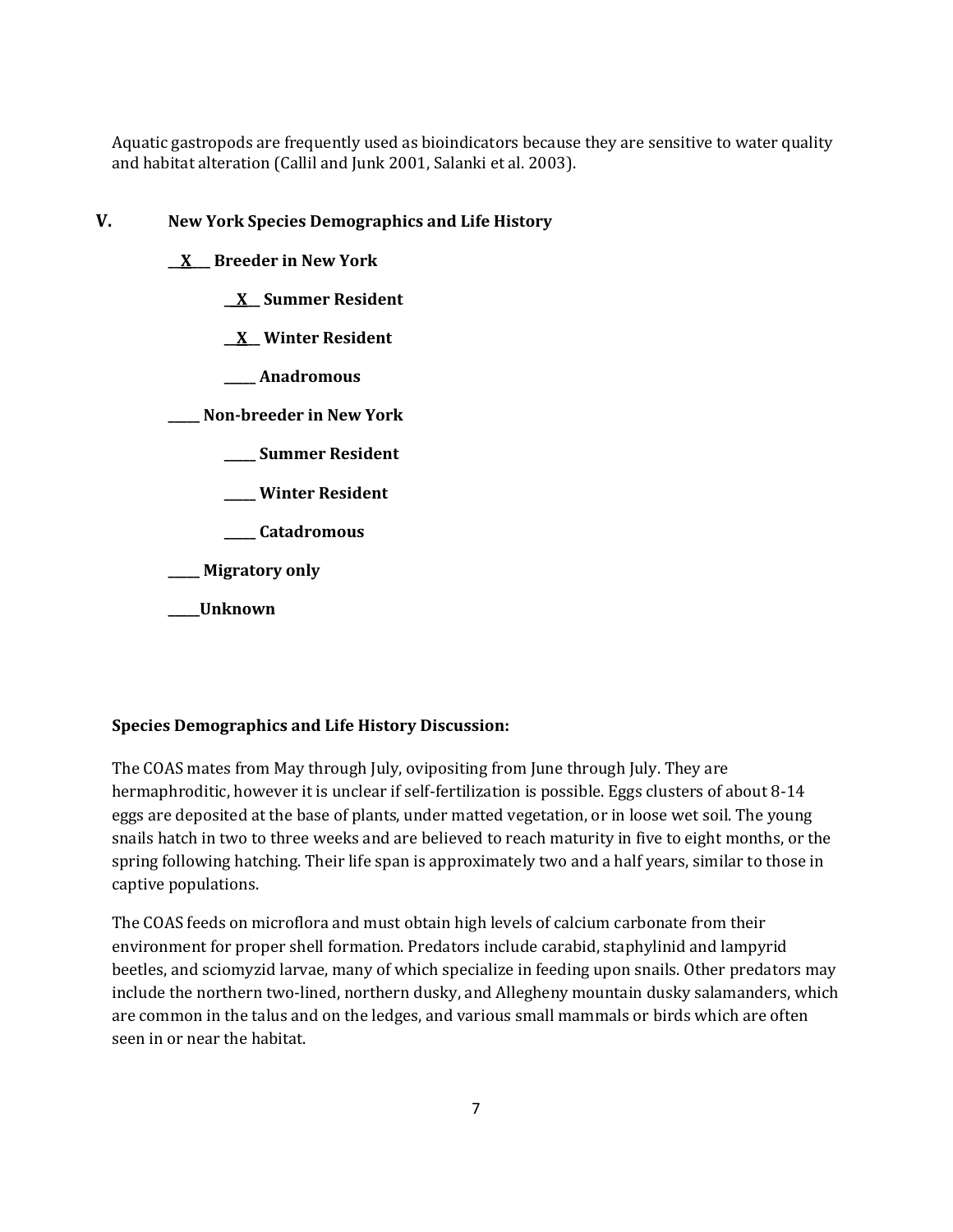## **VI. Threats:**

The primary threat to this species is its small population size and extremely limited range. Its existence at only one site makes it extremely vulnerable to a catastrophic event that would destroy the whole population. Factors thought to adversely affect the snail population include water pollution, inadvertent habitat disturbance by humans, environmental sensitivity, and the introduction of a closely related pest species. Most of the Chittenango Creek watershed is used for agriculture, with fertilizers, herbicides and pesticides entering the drainage. Road salt also causes high salinity in the watershed. Although water quality appears to be high overall, short pulses of polluted runoff could be detrimental to the small population.

Although destruction of habitat due to development is not an issue at Chittenango Falls State Park, habitat has been modified by human disturbance. Over 100,000 visitors come to the Park annually to engage in outdoor recreational activities; dislodged rocks, talus, and vegetation from anglers or hikers can cause serious harm to individuals and their eggs or can seriously degrade the habitat. Park managers direct visitors away from the critical habitat and the immediate area of the falls is relatively inaccessible but despite these safeguards, some trampling and overturned rocks are observed and may be severely affecting reproductive success.

In 1984, the *Succinea* sp. b snail was found at Chittenango Falls, probably introduced by accident from Europe. It is outcompeting the COAS for food, breeding or wintering habitat and recent censusing of the snails indicates that the pest species outnumbers the COAS by at least 50 to 1. Succinea sp. B has become widespread throughout Chittenango Creek drainage basin both upstream and downstream, including habitat that might otherwise be suitable for the COAS. It is not clear whether the two species have the potential for hybridization and genetic studies are needed to determine their taxonomic relationship and whether any hybridization is occurring. Data indicates these species are capable of coexisting at the falls as long as the ratio of sp. B to COAS doesn't increase 3-6 times over current levels due to spatial portioning at very local scales through differential use of living and dead plant material and differential selection of plant species (Campbell et al. 2010).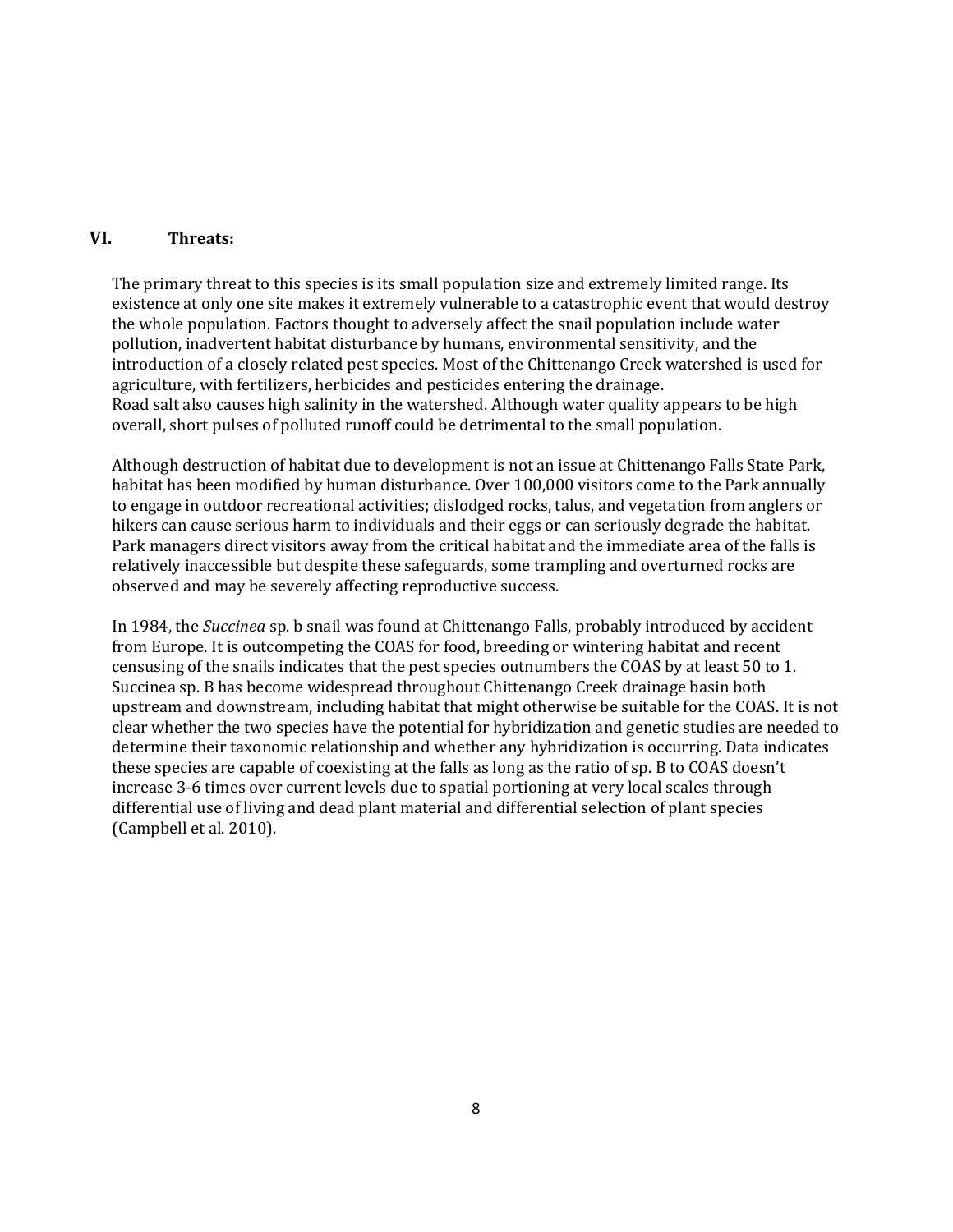The Chittenango ovate amber snail was classified as "extremely vulnerable" to predicted climate change in an assessment of vulnerability conducted by the New York Natural Heritage Program (Schlesinger et al. 2011). Because it has a limited range and narrow ecological niche, it is more vulnerable and stressed by change than wider-ranging species. Spring thaws and periodic major rainfall events tend to remove vegetation from significant portions of the primary habitat, so more frequent and intense storms due to climate change may have detrimental effects on the primary habitat and the snails themselves. Because the COAS relies on the humid and moist environment provided by the falls, temperature extremes could desiccate individuals in the summer or not provide enough warmth in the winter. It is likely intolerant of large fluctuations in light, temperature, and humidity.

## **Are there regulatory mechanisms that protect the species or its habitat in New York?**



The Chittenango ovate amber snail is listed as an endangered species in New York and is protected by Environmental Conservation Law (ECL) section 11-0535 and the New York Code of Rules and Regulations (6 NYCRR Part 182). A permit is required for any proposed project that may result in a take of a species listed as Threatened or Endangered, including, but not limited to, actions that may kill or harm individual animals or result in the adverse modification, degradation or destruction of habitat occupied by the listed species.

It is also protected as a federally-listed threatened species. In 1983 the U.S. Fish and Wildlife Service approved the Chittenango Ovate Amber Snail Recovery Plan, providing a detailed outline of activities essential to the protection of a self-sustaining colony.

The Freshwater Wetlands Act provides protection for regulated wetlands greater than 12.4 acres in size under Article 24 of the NYS Conservation Law. The Army Corps of Engineers has the authority to regulate smaller wetlands in New York State, and the DEC has the authority to regulate smaller wetlands that are of unusual local importance. The Protection of Waters Program provides protection for rivers, streams, lakes, and ponds under Article 15 of the NYS Conservation Law.

The only globally known location of this species, Chittenango Falls State Park, is fully protected as a state park administered by the New York State Office of Parks, Recreation and Historic Preservation.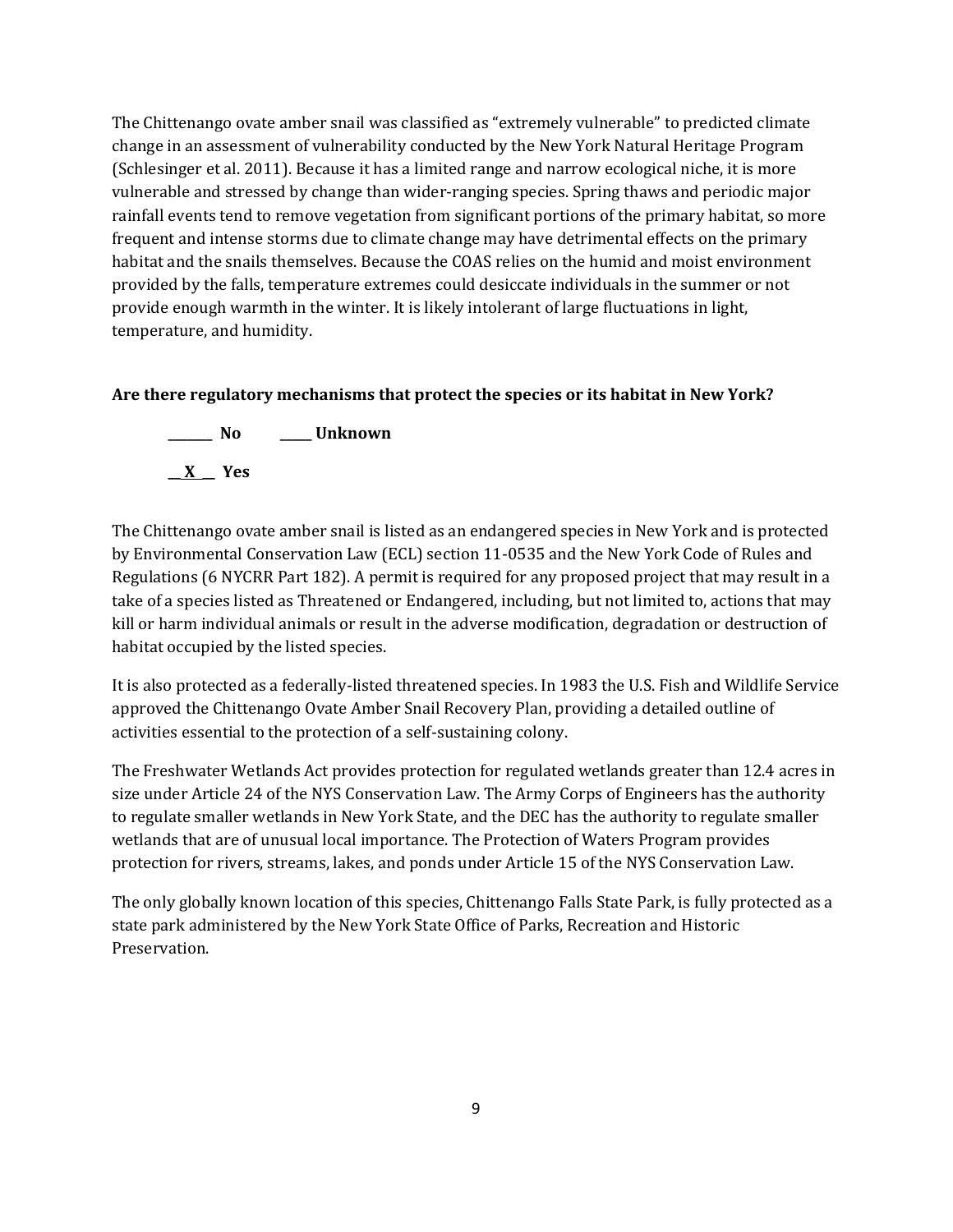## **Describe knowledge of management/conservation actions that are needed for recovery/conservation, or to eliminate, minimize, or compensate for the identified threats:**

Management is necessary to sustain the only known population of the COAS; without intervention it will become extinct. The primary strategy for recovery of this species is to stabilize the extant population at Chittenango Falls. Two necessary conditions for stabilization are: maintaining (or increasing) the baseline population size of the natural colony, and maintaining multiple captive populations.

Actions Needed (USFWS 2006):

- 1- Continue to protect the population and its habitat at Chittenango Falls
- 2- Conduct genetics research
- 3- Expand data on the biological and environmental requirements of the COAS
- 4- Research techniques for the removal of *Succinea* sp. B from the habitat at the Falls
- 5- Increase the population size and broaden the distribution of the COAS as feasible
- 6- Review and track progress

Recovery of this species in part requires strict protection of its habitat (restrict access to the immediate population area) and a reduction of contaminants entering the creek. Removal of *Succinea* sp. B is likely assisting in the population rebounding and should be continued.

## **VII. References**

Aloi, M.A. and N.H. Ringler. 1982. Population biology and density of *Succinea chittenangoensis*. Final Contract Report to New York State Department of Environmental Conservation under Federal Air to Endangered Species Project E-1-7.27p.

Callil, T.C. and W.J. Junk. 2001. Aquatic gastropods as mercury indicators in the Pantanal of Pocone region (Mato Grosso, Brasil). Water, Air and Soil Pollution 319: 319-330.

Campbell, S.P., J.L. Frair, and J.P. Gibbs. 2010. Competition and coexistence between the federally threatened Chittenango Ovate Amber Snail (*Novisuccinea chittenangoensis*) and a non-native snail (*Succinea* sp. B). Final Progress Report to the U.S. Fish and Wildlife Service. 56p.

New York Natural Heritage Program (NYNHP). 2013. Element Occurrence Database. Albany, NY.